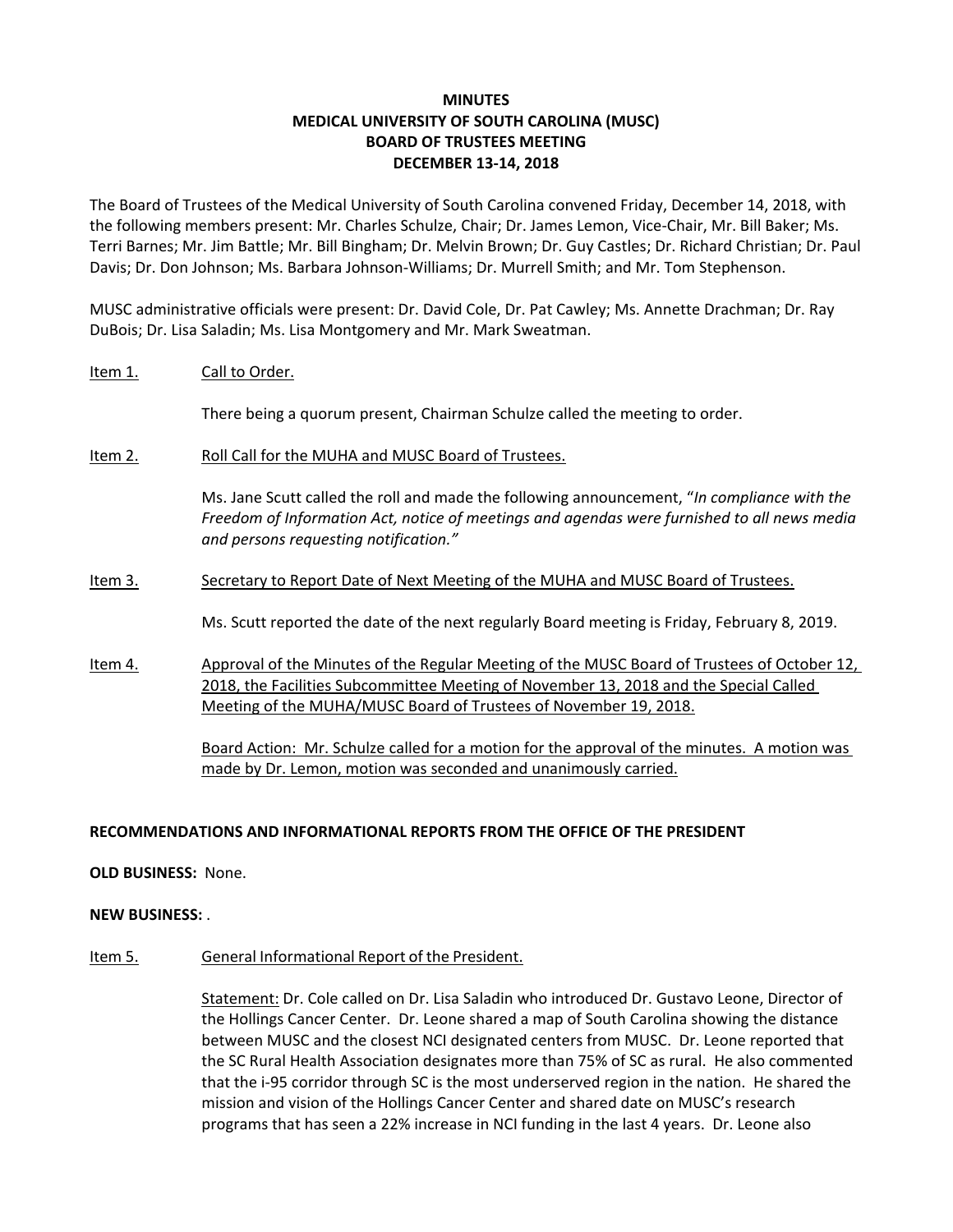reported that there has been both internal and external increases in the number of high impact publications including The Lancet and JAMA. Dr. Leone discussed immunotherapeutic strategies and shared statistics on the clinical trials and accruals. He shared some of the Community Outreach and Engagement (COE) Office's statewide collaborations including the Mobile Health Unit; and the NCORP MU which expands NCI trial access to 8 rural and underserved communities in South Carolina.

Dr. Leone shared accomplishments of Hollings Cancer Center since March 2017 include a new five‐year strategic plan; organization realignments; expanded pilot funding programs; improved research training support; translational initiatives; patient access and marketing initiatives; philanthropic initiatives and the CCSG submission and site visit. Dr. Leone shared with the Board some HCC highlights including being ranked #24 for cancer clinical care by US News & World Report; closing the gap on black and white mortality disparities with a 20% decrease in African‐American mortality since 2009; a 14% increase in HPV vaccination rates; recruitment of 17 new faculty and the receiving an "Excellent‐Outstanding" in the NCI re‐ designation. Dr. Leone concluded his presentation with information on LowVelo bike ride that is designed to bring communities together from across SC to rally to end cancer.

Dr. Cole and the Board thanked Dr. Leone for his outstanding leadership at HCC. Dr. Cole then stated that this concluded his presentation.

Recommendation of Administration: That this report be received as information.

Board Action: Received as information

## Item 6. Other Business.

 None.

## **'RESEARCH & INSTITUTIONAL ADVANCEMENT COMMITTEE. CHAIR: MR. WILLIAM A. BAKER, JR. (Detailed committee minutes attached.)**

#### **OLD BUSINESS:** None.

## **NEW BUSINESS:**

## Item 7. Report of the Interim Vice President for Development and Alumni Affairs.

Statement: Mr. Baker stated that Ms. Linda Cox, Interim Vice President for Development and Alumni Affairs provided a general report to committee.

Recommendation of Administration: That this report be received as information.

Recommendation of Committee: That this report be received as information.

Board Action: Received as information.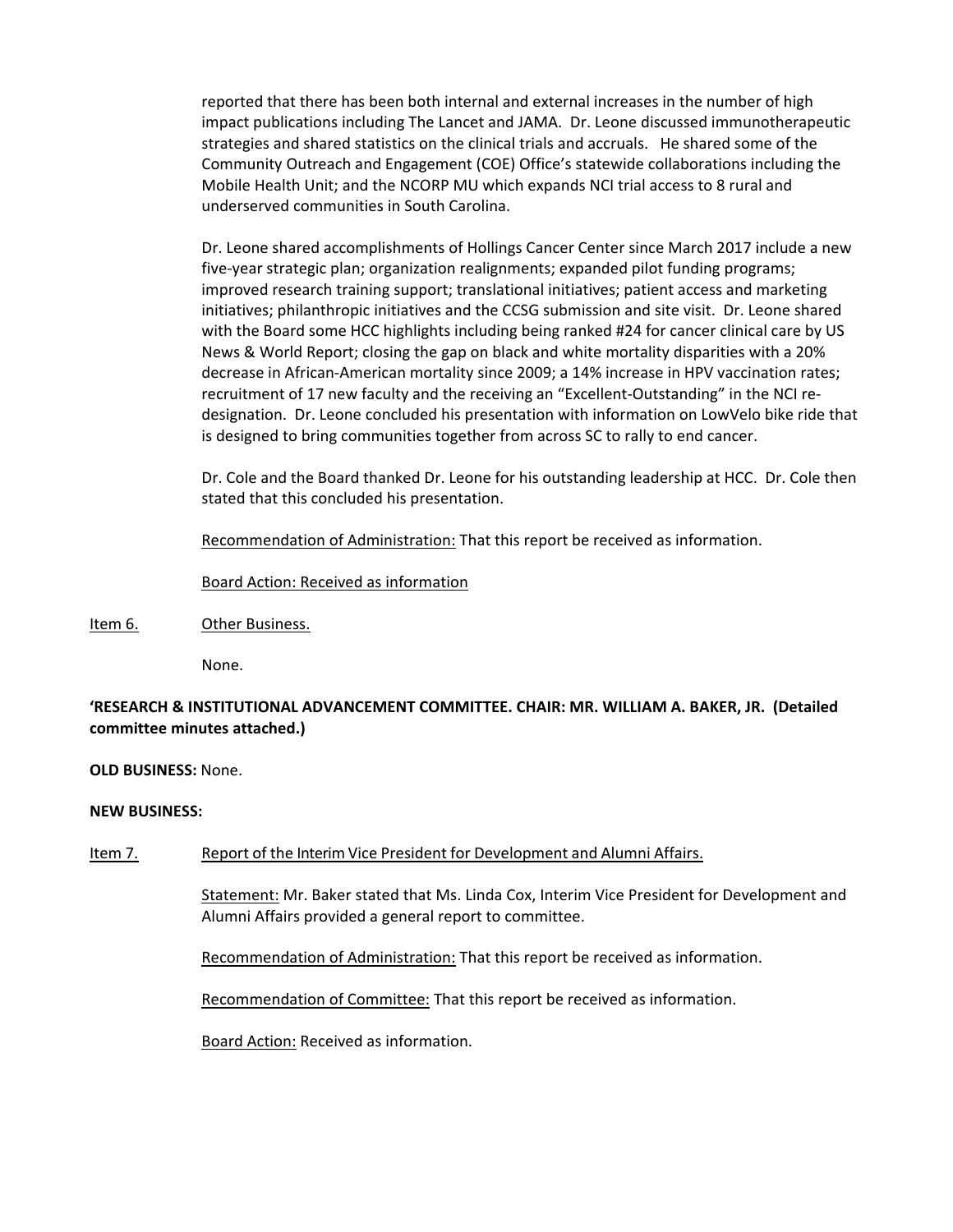Item 8. Naming Request for Current College of Pharmacy Building.

Statement: Mr. Baker requested approval of the naming request for the current College of Pharmacy building located at 280 Calhoun Street.

Recommendation of Administration: That this naming request be approved.

Recommendation of Committee: That this naming request be approved.

Board Action: Mr. Baker moved for approval, the motion was seconded, voted on and unanimously approved.

Item 9. Appointments to the MUSC Board of Visitors for 2019‐2020.

Statement: Ms. Linda Cox presented the appointments to the MUSC Board of Visitors for 2019‐2020 for approval.

Recommendation of Administration: That these appointments be approved.

Recommendation of Committee: That these appointments be approved.

Board Action: Mr. Baker moved for approval, the motion was seconded, voted on and unanimously approved.

Item 10. Report of the Executive Director of the Foundation for Research Development.

Statement: Mr. Baker stated that Mr. Michael Rusnak, Executive Director, provided a general report on the Foundation for Research Development to committee.

Recommendation of Administration: That this report be received as information.

Recommendation of Committee: That this report be received as information.

Board Action: Received as information.

Item 11. General Report of the Vice President for Research.

Statement: Mr. Baker stated that Dr. Kathleen Brady, Vice President for Research, and Ms. Royce Sampson, Director of the Office of Clinical Research, provided general reports to the committee.

Recommendation of Administration: That these reports be received as information.

Recommendation of Committee: That these reports be received as information.

Board Action: Received as information

Item 12. Other Committee Business.

 None.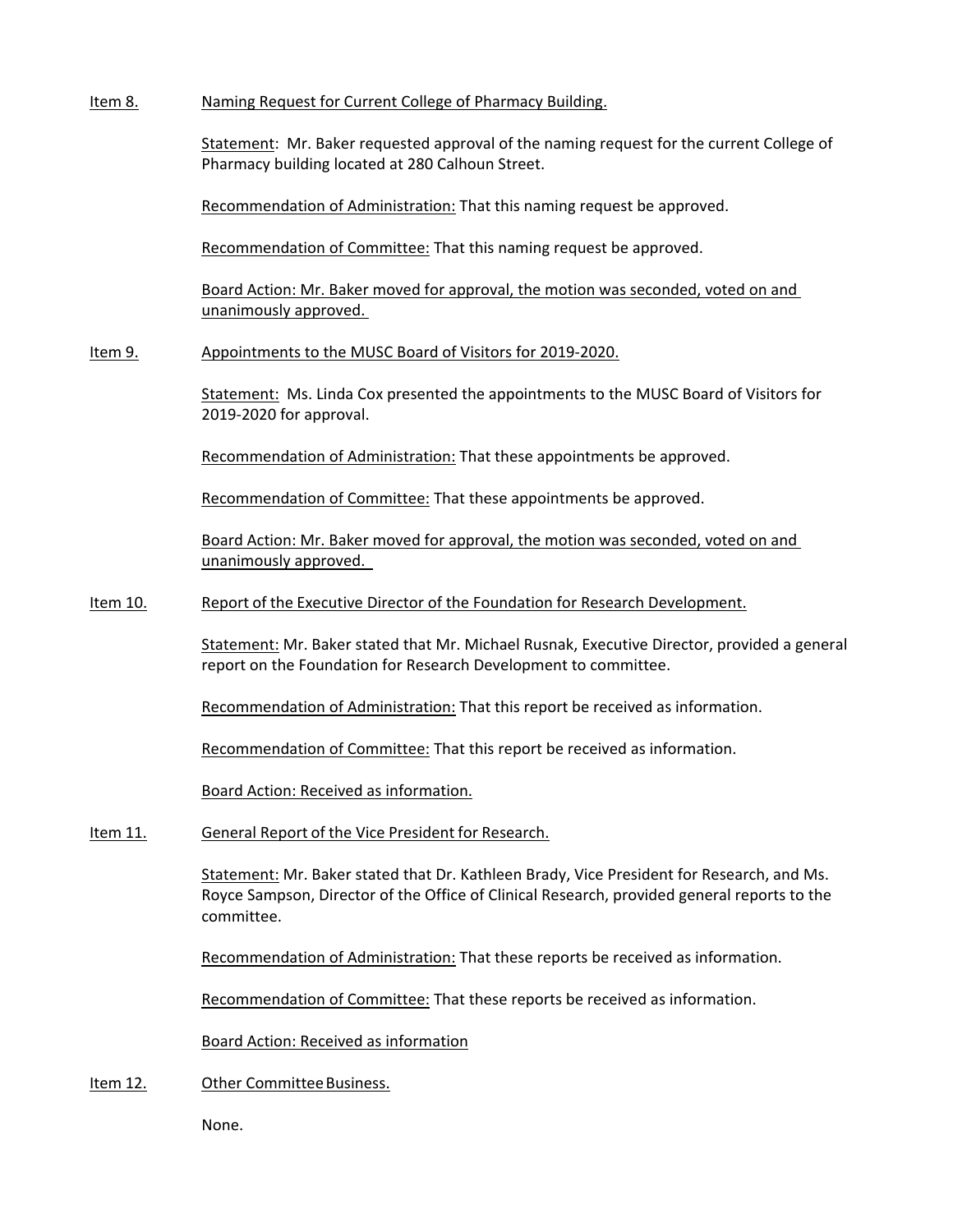## **EDUCATION, FACULTY & STUDENT AFFAIRS COMMITTEE. CHAIR: MS. BARBARA JOHNSON‐WILLIAMS (Detailed committee minutes attached.)**

**OLD BUSINESS:** None.

#### **NEW BUSINESS:**

Item 13. General Report of Executive Vice President for Academic Affairs and Provost.

Statement: Ms. Johnson‐Williams stated that general reports were given by Dr. Lisa Saladin, Executive Vice President for Academic Affairs and Provost, and Celeste Jilich, SGA President.

Recommendation of Administration: That these reports be received as information.

Recommendation of Committee: That these reports be received as information.

Board Action: Received as information.

Item 14. College of Pharmacy Early Assurance Matriculation Fee

Statement: Ms. Johnson‐Williams requested approval of a two stage matriculation fee of \$485 for Early Assurance Program; \$200 upon acceptance (high school senior) and \$285 upon admittance, effective December 1, 2018.

Recommendation of Administration: That this Early Assurance matriculation fee be approved.

Recommendation of Committee: That this Early Assurance matriculation fee be approved.

Board Action: A roll-call vote was taken and by unanimous vote, the early assurance matriculation fee was approved.

Item 15. Graduate Medical Education (GME) Update.

Statement: Ms. Johnson‐Williams stated that Dr. Benjamin Clyburn, Vice Chairman for Graduate Medical Education, gave an update to the committee on GME activities.

Recommendation of Administration: That this report be received as information.

Recommendation of Committee: That this report be received as information.

Board Action: Received as information.

## Item 16. Other Committee Business.

None.

## Item 17. Institutional Commitment to Graduate Medical Education (Consent item).

Statement: At the request of the ACGME Designated Institutional Official for GME, administration presented for approval, the Institutional Commitment to Graduate Medical Education, effective December 14, 2018.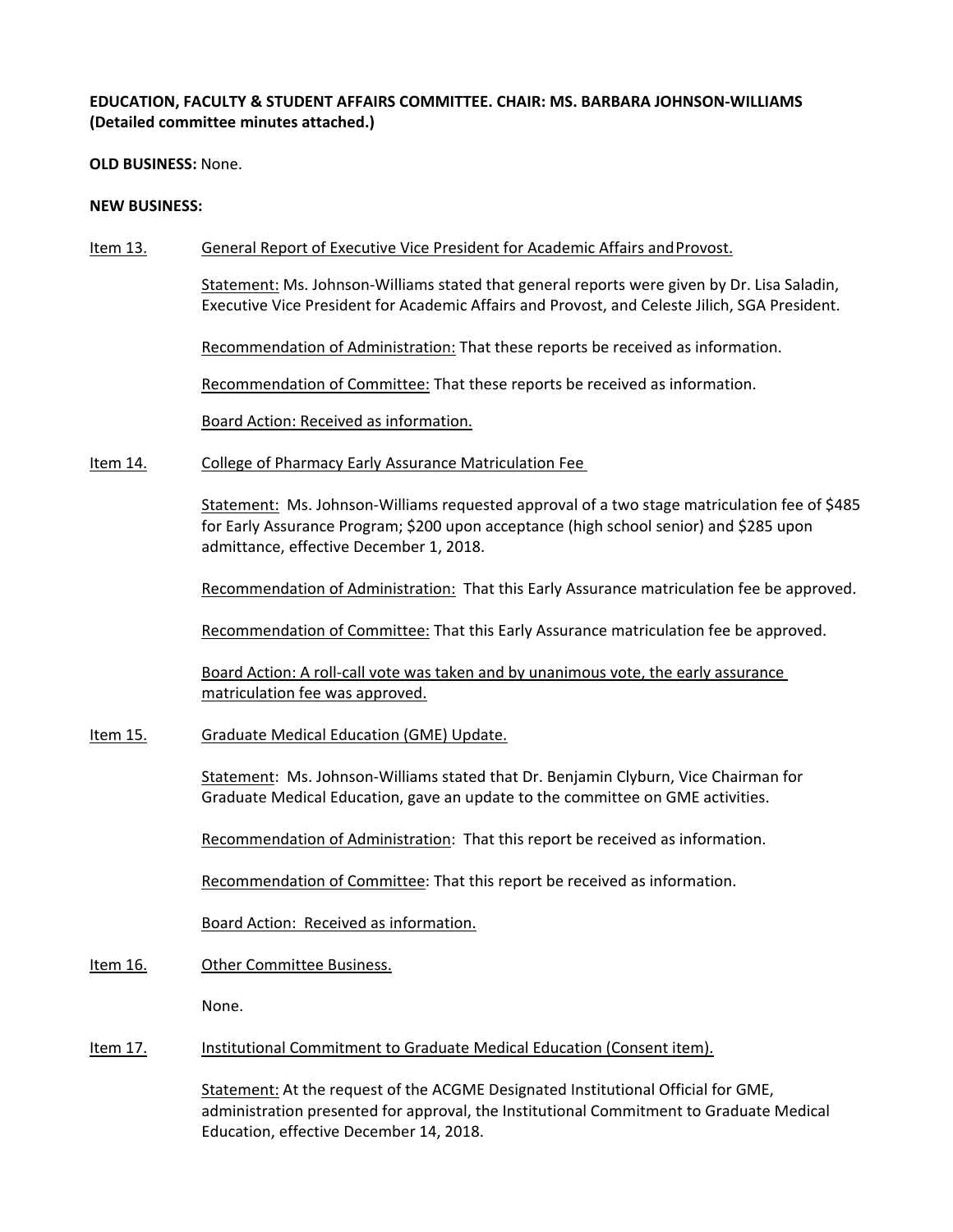Recommendation of Administration: That the Institutional Commitment to Graduate Medical Education be approved.

Recommendation of Committee: That the Institutional Commitment to Graduate Medical Education be approved.

Board Action: A motion was made by Ms. Johnson‐Williams, seconded and unanimously voted to approve the

#### Item 18. Conferring of Degrees (Consent item).

Statement: Approval was requested to confer degrees upon those candidates who, pending successful completion of all requirements for their degrees by the conclusion of the fall semester, have the recommendation of their college dean and faculty.

Recommendation of Administration: That the conferring of degrees be approved.

Recommendation of Committee: That the conferring of degrees be approved.

Board Action: A motion was made by Ms. Johnson‐Williams, seconded and unanimously voted to approve the conferring of degrees.

#### Item 19. Faculty Appointments (Consent item).

Statement: Administration presented for approval the following requests for faculty appointments:

#### *College of Medicine*

Dual appointment for **Tammy L. Loucks, M.P.H., D.Ph.,** as Associate Professor, in the Department of Obstetrics and Gynecology, effective July 1, 2018. Dr. Loucks' primary appointment rests in the Academic Affairs Faculty.

**Omar Moussa, M.Sc., Ph.D**., as Associate Professor with tenure, on the Clinician Educator track, in the Department of Pathology and Laboratory Medicine, effective November 1, 2018.

**Cynthia L. Talley, M.D.** as Associate Professor, on the Clinician Educator track, in the Department of Surgery, Division of General Surgery, effective December 1, 2018.

#### *James B. Edwards College of Dental Medicine*

**Sorin T. Teich, DMD, MBA, FACD**, as Professor with Tenure, on the Academic Clinician Track, in the Department of Oral Rehabilitation, effective February 1, 2019. Dr. Teich will also serve as the Associate Dean for Clinical Affairs.

Recommendation of Administration: That these faculty appointments be approved.

Recommendation of Committee: That these faculty appointments be approved.

Board Action: A motion for approval was made by Ms. Johnson-Williams, seconded and unanimously voted to approve the faculty appointments.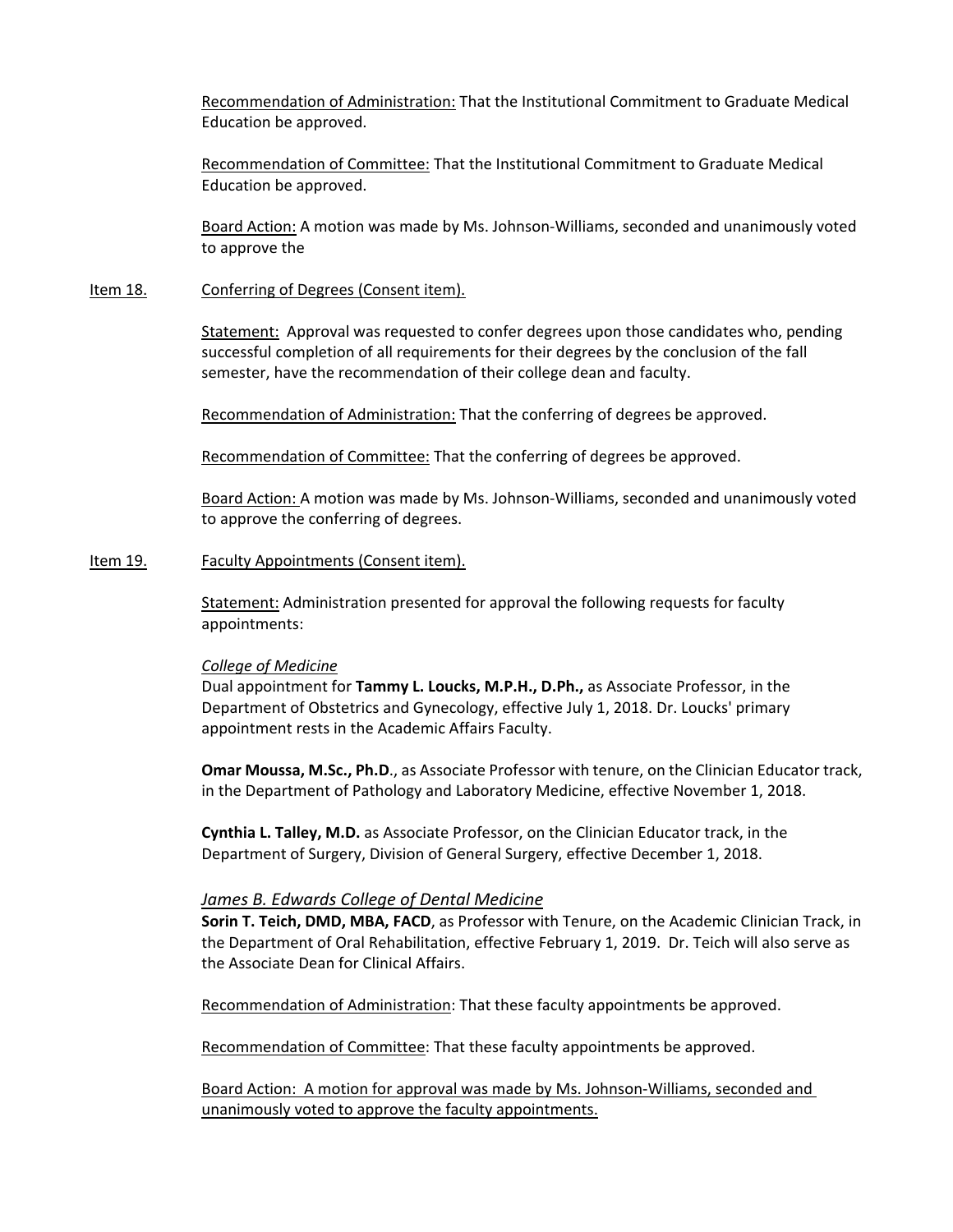### Item 20. Change in Faculty Status (Consent item).

Statement: Administration presented for approval the following changes in faculty status:

### *College of Medicine*

**Gerard T. (Gary) Hardiman, Ph.D.,** from Professor to Adjunct Professor in the Department of Medicine, Division of Nephrology, effective September 1, 2018.

**Charlene A. Pope, Ph.D., MPH**, from Research Associate Professor to Affiliate Associate Professor, in the Department of Pediatrics, Division of General Pediatrics, effective September 1, 2018

**Erik Robert Svendsen**, Ph.D., from Professor to Adjunct Professor, in the Department of Public Health Sciences, effective November 1, 2018.

### *College of Dental Medicine*

**Richard J. Albenesius, DMD,** from Associate Professor to Affiliate Associate Professor, in the Department of Stomatology, effective October 1, 2018.

**Jing Zhou, DDS, Ph.D.,** from Associate Professor to Affiliate Associate Professor, Department of Orthodontics, effective September 1, 2018.

Recommendation of Administration: That these changes in faculty status be approved.

Recommendation of Committee: That these changes in faculty status be approved.

Board Action: A motion for approval was made by Ms. Johnson‐Williams, seconded and unanimously voted to approve the changes in faculty status.

#### Item 21. Professor Emeritus (Consent item).

Statement: Administration presented for approval the following Professor Emeritus appointment:

Everette Joseph Walton, Jr., M.D., from MUSC AHEC Professor (Spartanburg / Internal Medicine), to MUSC AHEC Professor Emeritus (Spartanburg / Internal Medicine), effective June 1, 2018.

Recommendation of Administration: That the Professor Emeritus appointment be approved.

Recommendation of Committee: That thee Professor Emeritus appointments be approved.

Board Action: A motion was made by Ms. Johnson‐Williams, seconded and unanimously voted to approve the Professor Emeritus appointments.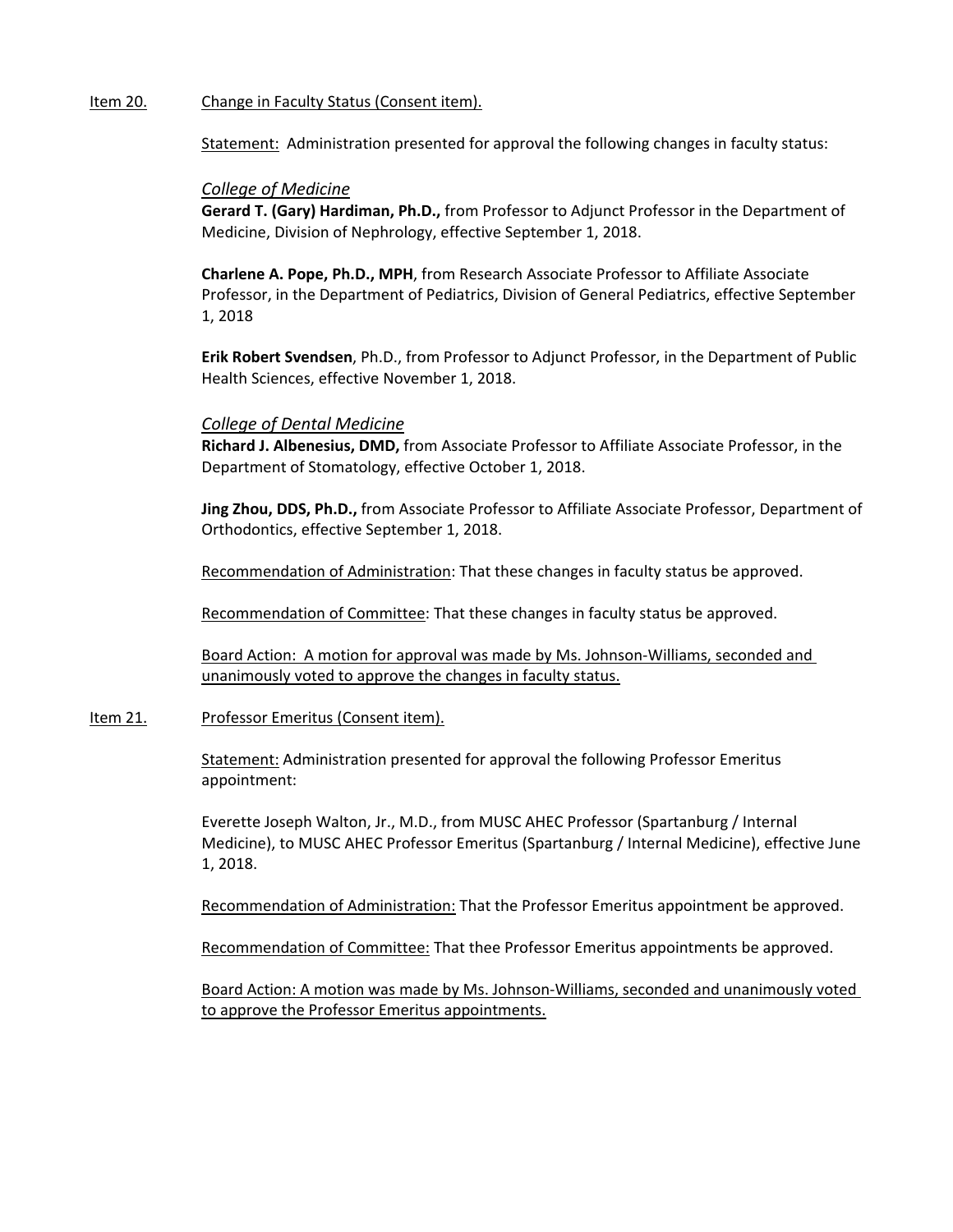#### Item 22. Promotions (Consent item).

Statement: Administration presented for approval the following promotion(s):

#### *College of Pharmacy*

**Clint Ross, PharmD, BCPP,** from Affiliate Assistant Professor to Affiliate Associate Professor, Department of Clinical Pharmacy and Outcome Sciences, effective November 1, 2018

#### *Academic Affairs Faculty*

**Ragan Dubose‐Morris, Ph.D.,** from Assistant Professor to Associate Professor, effective January 1, 2019.

**Shannon Jones, M.L.S., M.I.S., M.Ed.**, from Associate Professor to Professor, effective July 1, 2019.

**Michael Madson, MSLT, Ph.D.,** from Assistant Professor to Associate Professor, effective July 1, 2019.

Recommendation of Administration: That these promotions be approved.

Recommendation of Committee: That these promotions be approved.

Board Action: A motion was made by Ms. Johnson‐Williams, seconded and unanimously voted to approve the promotions.

#### Item 23. Distinguished University Professor Emerita (Consent item).

Statement: At the request of the Dean of the College of Medicine, administration presented for approval, the following recommendation for designation as Distinguished University Professor Emerita, effective December 14, 2018.

**Heidi S. Resnick, Ph.D.,** Professor Emerita, College of Medicine, Department of Psychiatry and Behavioral Sciences.

Recommendation of Administration: That the designation be approved.

Recommendation of Administration: That the designation be approved.

Board Action: A motion was made by Ms. Johnson‐Williams, seconded and unanimously voted to approve the designation.

**FINANCE & ADMINISTRATION COMMITTEE. CHAIRMAN: MR. JAMES A. BATTLE, JR. (Detailed committee minutes attached.)**

**OLD BUSINESS:** None.

**NEW BUSINESS:**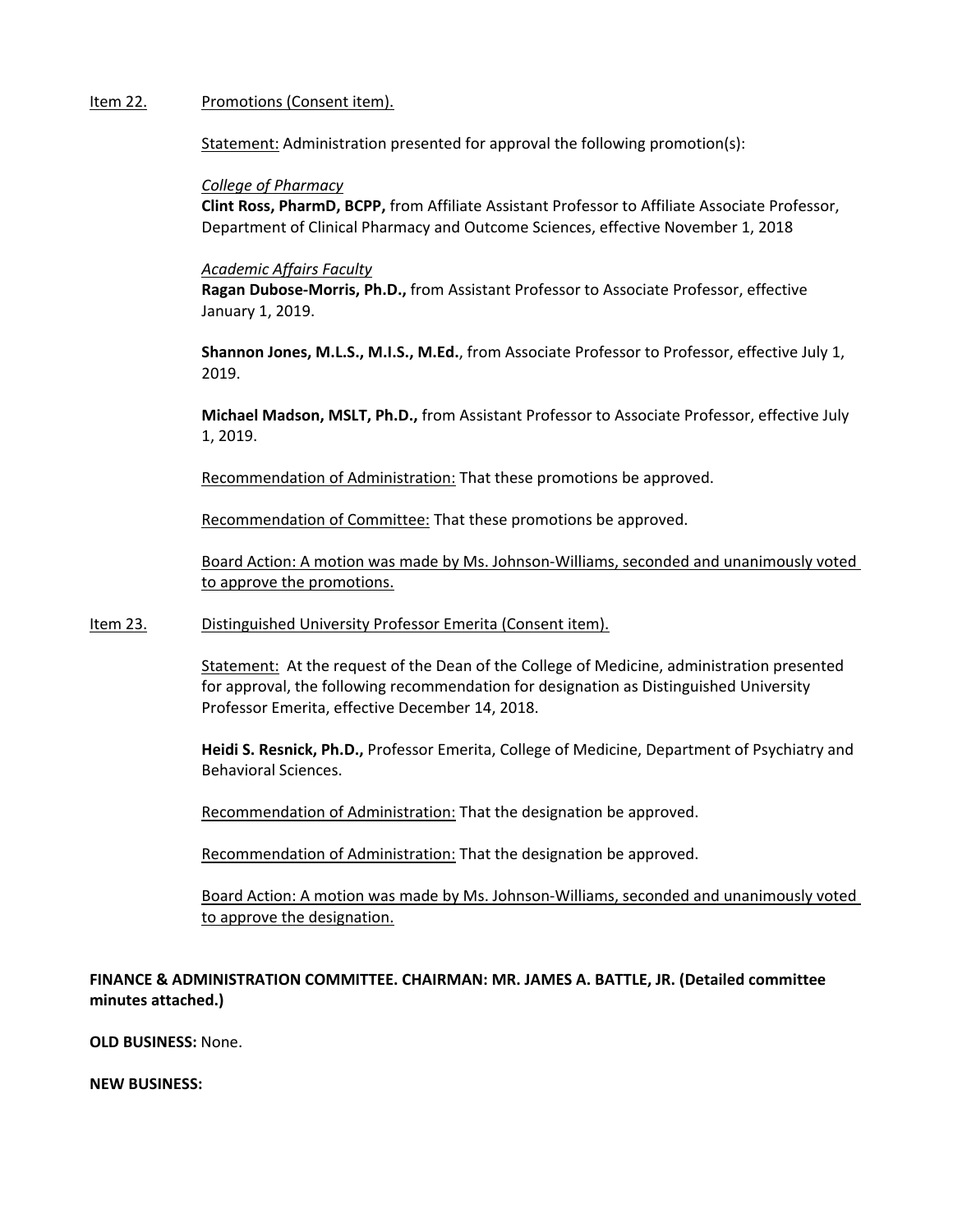Item 24. General Report of the Executive Vice President for Finance and Operations.

Statement: Mr. Battle stated that Ms. Lisa Montgomery, Executive Vice President for Finance and Operations, provide a general report to the committee.

Recommendation of Administration: That this report be received as information.

Recommendation of Committee: That this report be received as information.

Board Action: Received as information.

Item 25. Medical University of South Carolina (MUSC) Financial Report.

Statement: Mr. Battle stated that Mr. Patrick Wamsley, CFO, MUSC, presented the financial report to committee.

Recommendation of Administration: That this report be received as information.

Recommendation of Committee: That this report be received as information.

Board Action: Received as information.

### Item 26. Financing for Energy Performance Contract through the State Master Lease Program.

Statement: Mr. Battle requested approval of the resolution authorizing the University to finance the Energy Performance Contract through the State Master Lease Program.

Recommendation of Administration: That this resolution be approved.

Recommendation of Committee: That this resolution be approved.

Item 27. MUSC Physicians Financial Report.

Statement: Ms. Eva Greenwood, CFO, MUSC Physicians, will present the financial report.

Recommendation of Administration: That this report be received as information.

Recommendation of Committee: That this report be received as information.

Board Action: Mr. Battle moved for approval of the resolution, it was seconded, voted on and unanimously approved.

Item 28. Diversity and Inclusion Update.

Statement: Mr. Battle reported that Mr. Anton Gunn gave a general report on Diversity and Inclusion activities.

Recommendation of Administration: That this report be received as information.

Recommendation of Committee: That this report be received as information.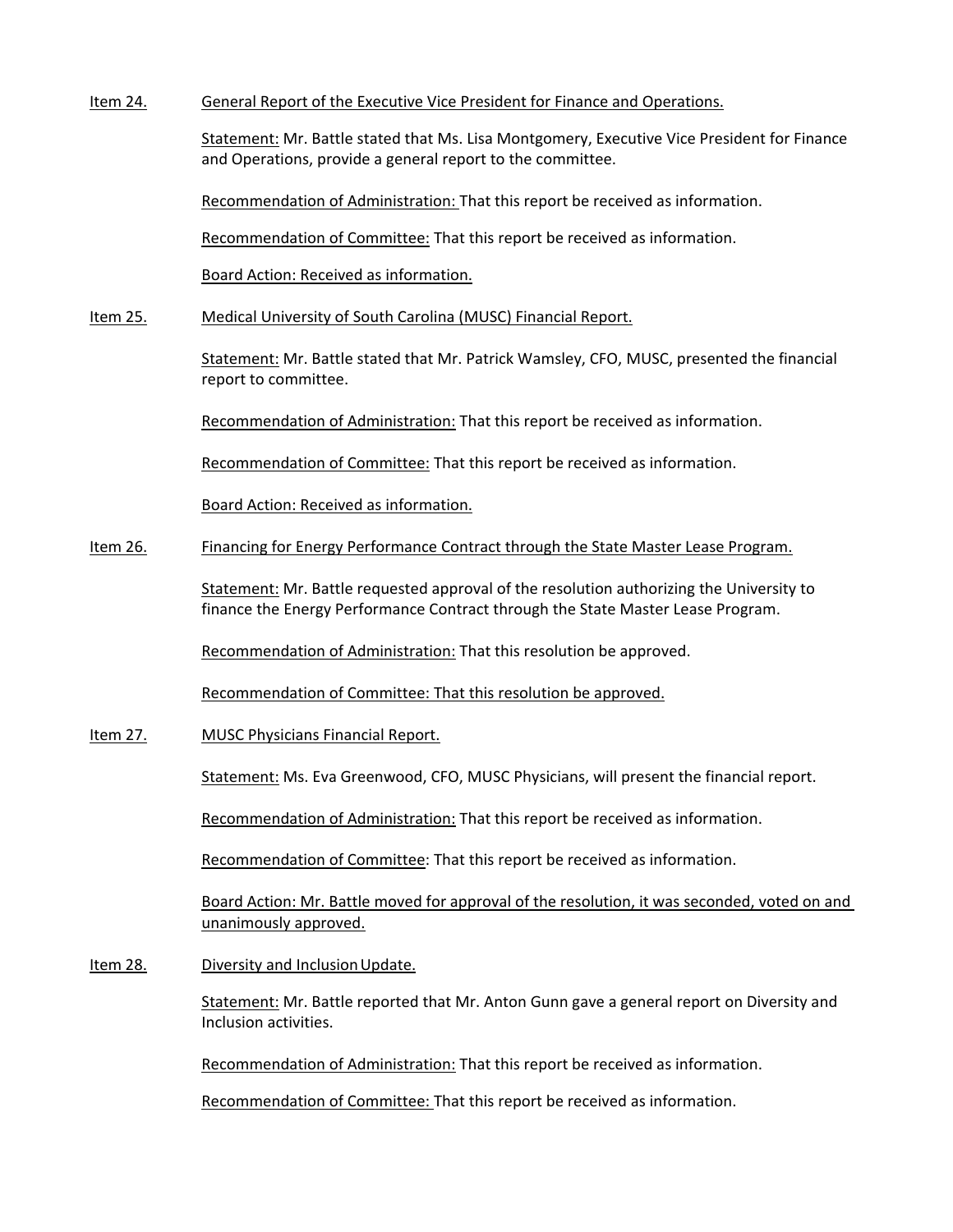## Board Action: Received as information.

# Item 29. Other Committee Business.

None.

# **CONSENT AGENDA ITEM FOR INFORMATION**

# Item 30. Financial Status Report of the MUSC Foundation for Research Development (Consent item).

Statement: A report on the financial status of the MUSC Foundation for Research Development was presented for information.

Recommendation of Administration: That this report be received as information.

Recommendation of Committee: That this report be received as information.

Board Action: Received as information.

*PHYSICAL FACILITIES COMMITTEES: The MUHA and MUSC Physical Facilities Committee meetings are now held jointly. Minutes from the committee meetings are under the MUHA Board of Trustees minutes.*

*AUDIT COMMITTEES: The MUHA and MUSC Physical Facilities Committee meetings are now held jointly. Minutes from the committee meetings are under the MUHA Board of Trustees minutes.*

## **OTHER BUSINESS FOR THE BOARD OF TRUSTEES:**

# Item 31. Approval of Consent Agenda.

Statement: Approval of the consent agenda was requested.

Recommendation of Administration: That the consent agenda be approved.

Board Action: Mr. Schulze made a motion for the approval of the consent agenda in its entirety. The motion was seconded, voted on and unanimously carried.

## Item 32. **Executive Session.**

Statement: A motion was made by Mr. Battle to move into closed session to discuss the following items pursuant to sections 30‐4‐70(a) of the South Carolina Code:

- Discussion of employment, appointment or compensation of an employee, a student, or a person regulated by a public body or the appointment of a person to a public body, including honorary degree recipients;
- Discussion of information related to negotiation of contractual arrangements and proposed sale or purchase of property related to the expansion of clinical and educational services or other value‐based services.
- Discussion of information related to negotiation of contractual arrangements related to naming opportunities.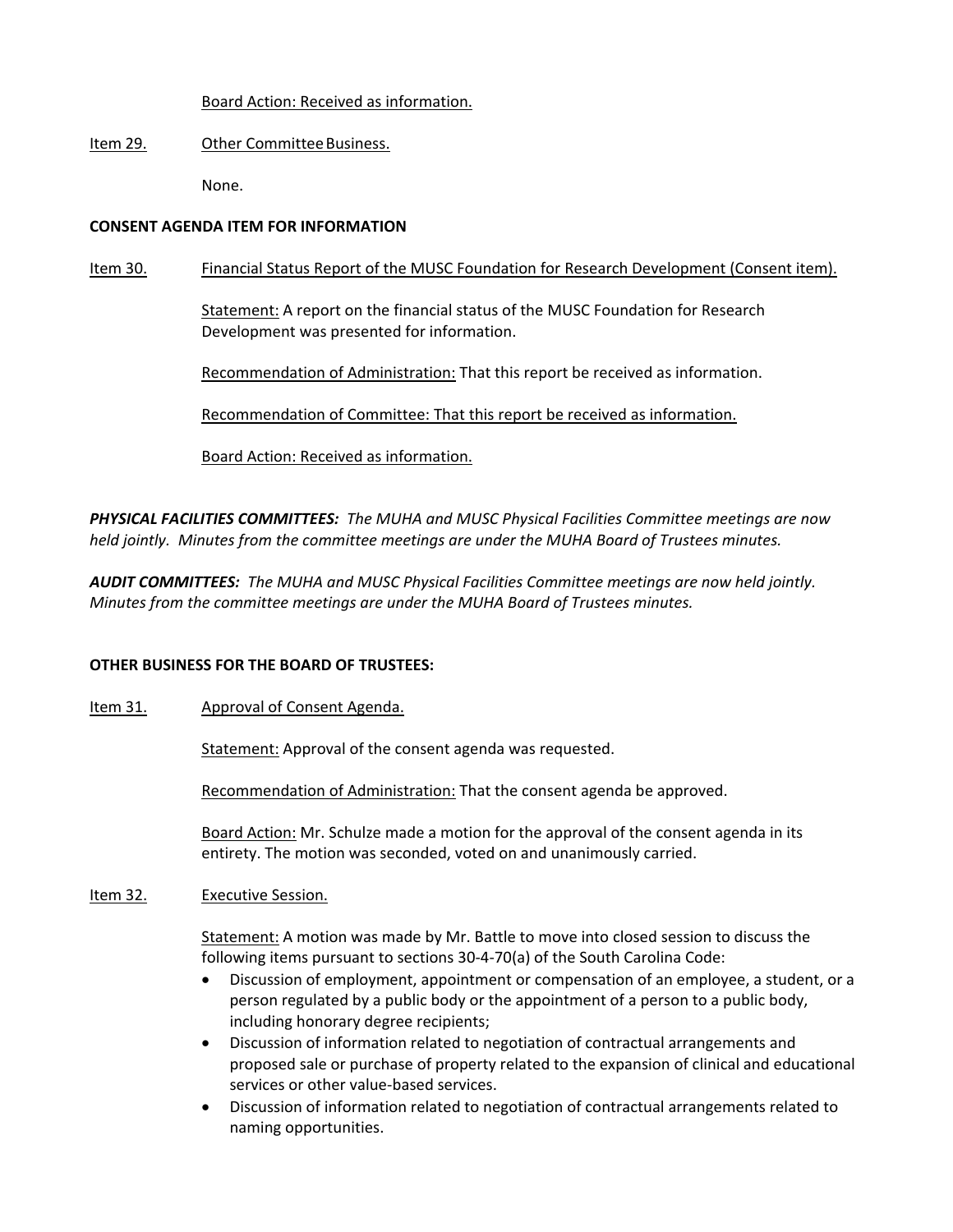Board Action: The motion was seconded, voted on and unanimously carried.

Item 33. New Business for the Board of Trustees.

None.

Item 34. Report from the Chairman.

None.

There being no further business, the meeting of the MUSC Board of Trustees was adjourned.

Respectfully submitted,

ruk (  $\Lambda$  $\Omega$ 

Mark C. Sweatman, Secretary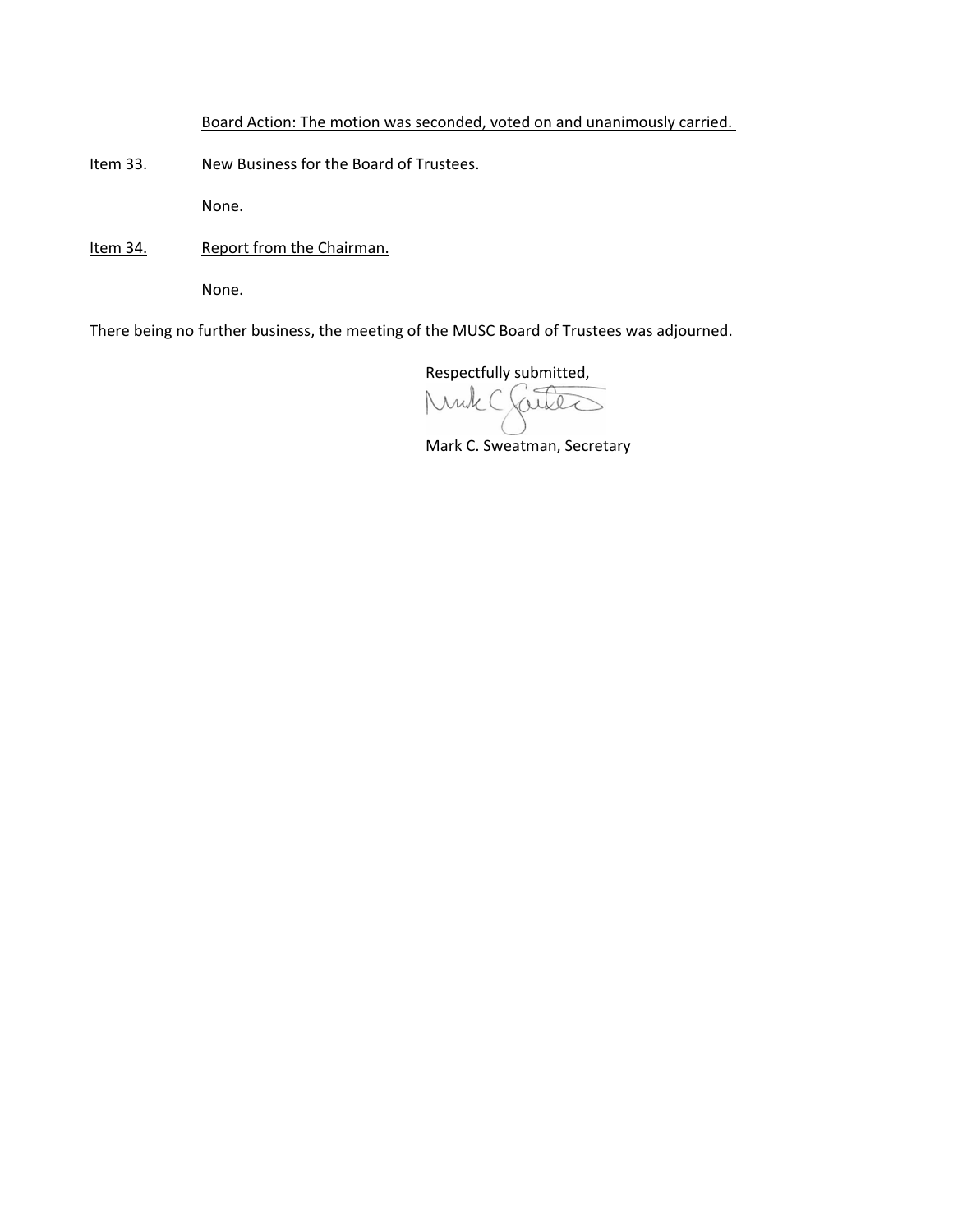# **RESEARCH AND INSTITUTIONAL ADVANCEMENT COMMITTEE MINUTES December 13, 2018**

## **Item 7. General Report of the Interim Vice President for Development and Alumni Affairs**

Ms. Linda Cox reported on the Office of Development which has raised \$20,130,884 in new gifts and pledges thus far this fiscal year.

## **MUSC SHAWN JENKINS CHILDREN'S HOSPITAL**

- A \$5 million gift to name the Heart and Vascular Floor has been pledged for the Children's Hospital.
- The Boeing Company contributed an additional \$245,000 to the Boeing Center for the Promotion of Healthy Lifestyles in Children.
- The Children's Hospital Fund recently received the proceeds (\$78,912) from last year's Blue Water campaign, sponsored by Blue Water Stores, LLC. We are awaiting the results of this year's campaign, which just concluded and had a goal of \$90,000.
- The Children's Hospital Fund received \$65,768 from its Children's Miracle Network sponsored events.
- *Harper's Story* won the Grand Gold National Award within Case for Public Relations and Community Relations category.

## **DEPARTMENT OF SURGERY**

 A dinner honoring the retirement of Dr. David B. Adams, former chief of GI Surgery and interim chairperson of the Department of Surgery, was held on October 13. An endowed chair has been established in Dr. Adams' name and has raised over \$600,000.

## **NEUROSCIENCES**

- Heather Parrish has joined the Medical University's Development team as director of development for Neurosciences.
- The Department of Neurology received a six‐figure planned gift commitment designated for research from an anonymous donor.

## **HEART & VASCULAR CENTER**

- Mr. and Mrs. Robert Crawford made a planned gift of \$250,000 in support of the Heart & Vascular Center Fund.
- Mr. and Mrs. Thomas Motamed made a gift commitment of \$100,000 in support of the robotics program at the Heart & Vascular Center.
- \$100,000 was raised for the Global Health in Cardiology Teaching Partnership in Tanzania.

## **HOLLINGS CANCER CENTER**

• The 23<sup>rd</sup> Annual Hollings Cancer Center Golf Tournament raised \$117,000 for cancer care and research.

## **STORM EYE INSTITUTE**

● A \$111,000 in-kind gift was received from Dr. Ettaleah Bluestein.

## **COLLEGE OF PHARMACY**

 Drs. Philip and Rayna Hall have made a \$50,000 commitment to endow a scholarship in their names.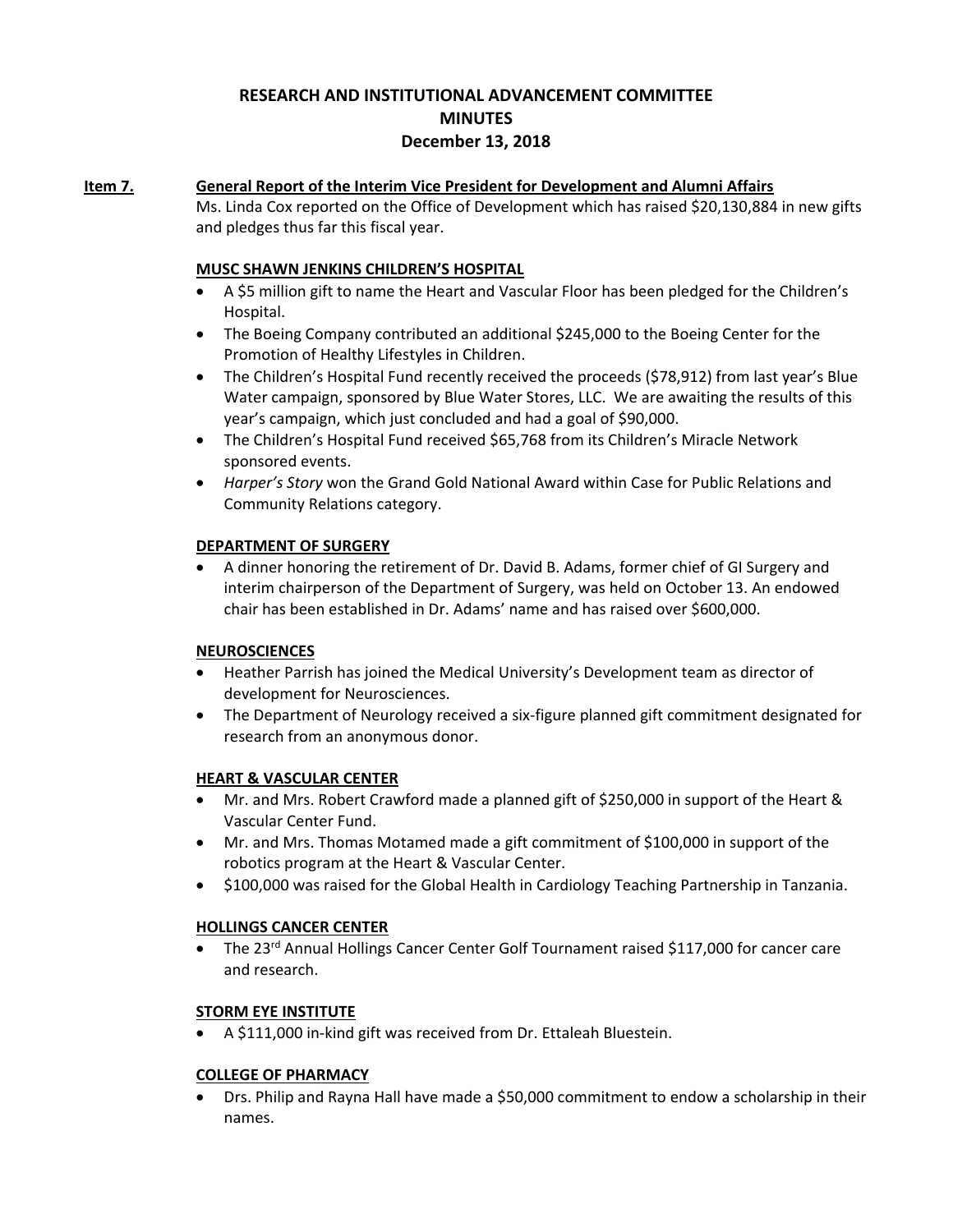Colonel Mike Heath, Class of '74, has confirmed his intent to endow a scholarship to support College of Pharmacy students. This makes the 12th endowed scholarship to be established in the College during the past two years.

## **JAMES B. EDWARDS COLLEGE OF DENTAL MEDICINE**

- Planmeca USA has contributed equipment valued at more than \$200,000 to the College's clinical education program. The Promax CBCT has the ability to make a 3D face scan and superimpose it on the 3D cone beam computed tomography (CBCT) data for creation of a truly virtual patient.
- Zimmer Biomet has awarded a \$16,000 multi‐year in‐kind gift of products to the Advanced Education in General Dentistry program and a \$200,000 multi‐year grant of student implant kits to the pre‐doctoral implant program in the Division of Prosthodontics.
- Five alumni and friends have pledged to build a support fund for the Department of Orthodontics, currently totaling \$225,000. Alumni and friends making commitments include Dr. Richard Boyd, Class of 1982; Dr. Roland Fulcher, Class of 1987; Dr. Bryan Green, Class of 2000; Dr. Loring Ross, and Dr. Tim Tremont, chair of Orthodontics.
- Drs. James Rivers and James Muscott of the Class of 1974 have verbally committed with their classmates to bring their class scholarship up to an endowment size of \$200,000 in celebration of their 45<sup>th</sup> reunion in February.

# **COLLEGE OF MEDICINE**

- David Bulick pledged \$1 million in support of the Institute of Psychiatry's sleep laboratory.
- Dr. Kathleen O'Leary has included a planned gift in her estate to support the Dr. Layton McCurdy Endowed Chair in Psychiatry.
- Harvey Hines and Andrea Ciota have made a planned gift commitment of \$900,000 in support of the Center for Drug and Alcohol Programs within the Institute of Psychiatry.
- The Duke Endowment has awarded a \$525,000 grant for Telepsychiatry to increase access to behavioral health care for pregnant and postpartum women.

## **COLLEGE OF HEALTH PROFESSIONS**

 Erica Rabhan has been named the new Development Director for the College of Health Professions.

# **COLLEGE OF NURSING**

 The College of Nursing hosted its annual Dean's Scholarship reception. Through the generosity of many individuals, organizations and corporations, the College presented 76 individual scholarship awards totaling \$263,860.

## **OFFICE OF ALUMNI AFFAIRS**

An Evening with Dr. Cole and Dr. Saladin was held on Thursday, October 18, at the City Club in Raleigh, NC. Twenty‐five MUSC alumni and friends attended.

Planning continues for the following upcoming events:

- College of Dental Medicine Alumni Reunion Weekend February 22-24, 2019
- **Alumni Regional Reception in Greenville, March 21, 2019**
- College of Medicine Alumni Reunion Weekend March 29-30, 2019
- Alumni Regional Reception in Augusta, April 17, 2019

*Action: Report received as information.*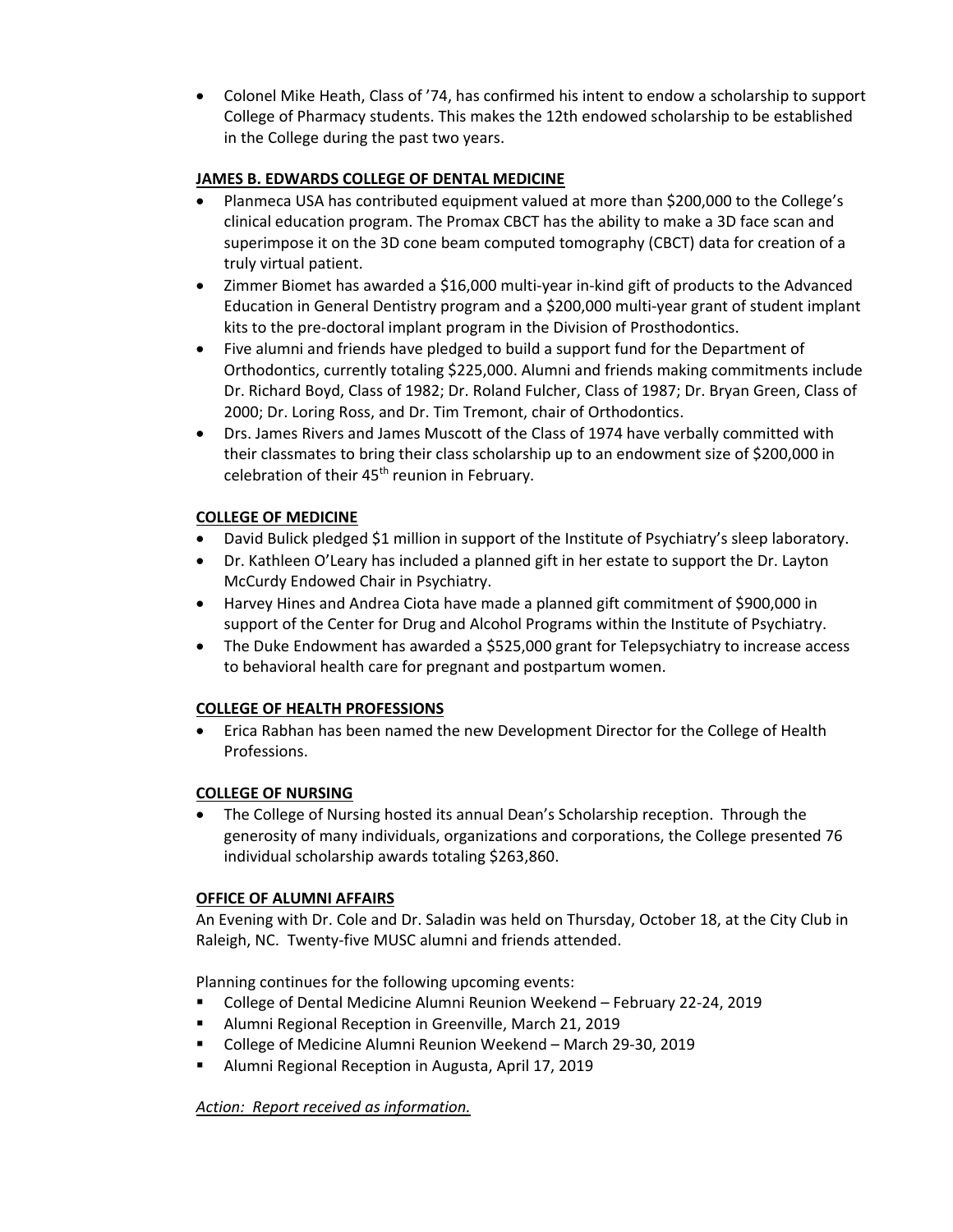## **Item 8. Request to Name the College of Pharmacy Building**

Ms. Linda Cox and Dr. Phillip Hall, Dean of the College of Pharmacy, presented the College of Pharmacy's request to name the current College of Pharmacy building at 280 Calhoun Street, "The Michael P. Araneo Building" as long as the College of Pharmacy resides within the building with permission to transfer the name to a prominent interior space within the new College of Pharmacy building upon its completion. This request is based on past generosity and the long legacy of Michael P. Araneo at MUSC.

*Action: Recommend approval.*

# **Item 9. Appointments to the Board of Visitors for 2019‐2020** Ms. Linda Cox requested approval of the Board of Visitors nominations for 2019‐2020.

*Action: Recommend approval.* 

**Item 10. General Report of the Executive Director of the Foundation for Research Development** Mr. Michael Rusnak reported on the Foundation for Research Development (FRD). He expects the FRD's financial impact on MUSC for FY2019 to be \$5M. He and his team are focusing on three of the University's leading projects in; (i) oncology, (ii) mitochondrial disease, and (iii) sickle cell disease.

*Action: Report received as information.*

## **Item 11. General Report of the Office of the Vice President for Research**

Dr. Kathleen T. Brady reported on the Office of the Vice President for Research's strategic initiatives and MUSC's funding levels. In FY2018, MUSC received a record‐breaking \$276M in extramural funding. Dr. Brady also discussed MUSC's indirect cost rate and the efforts the research team has made to maximize the amount of money received for indirect costs.

Ms. Royce Sampson, Director of the Office of Clinical Research (OCR), provided an update on the activities of the OCR in the first 18 months of operation. The OCR was approved in October 2016 and began formal operations on May 1, 2017. The OCR's mission is to ensure clinical research billing and ClinicalTrial.gov compliance and to identify opportunities to improve clinical research operational and financial performance.

*Action: Report received as information.*

There being no further business, the committee adjourned.

Respectfully,

Carla Stipe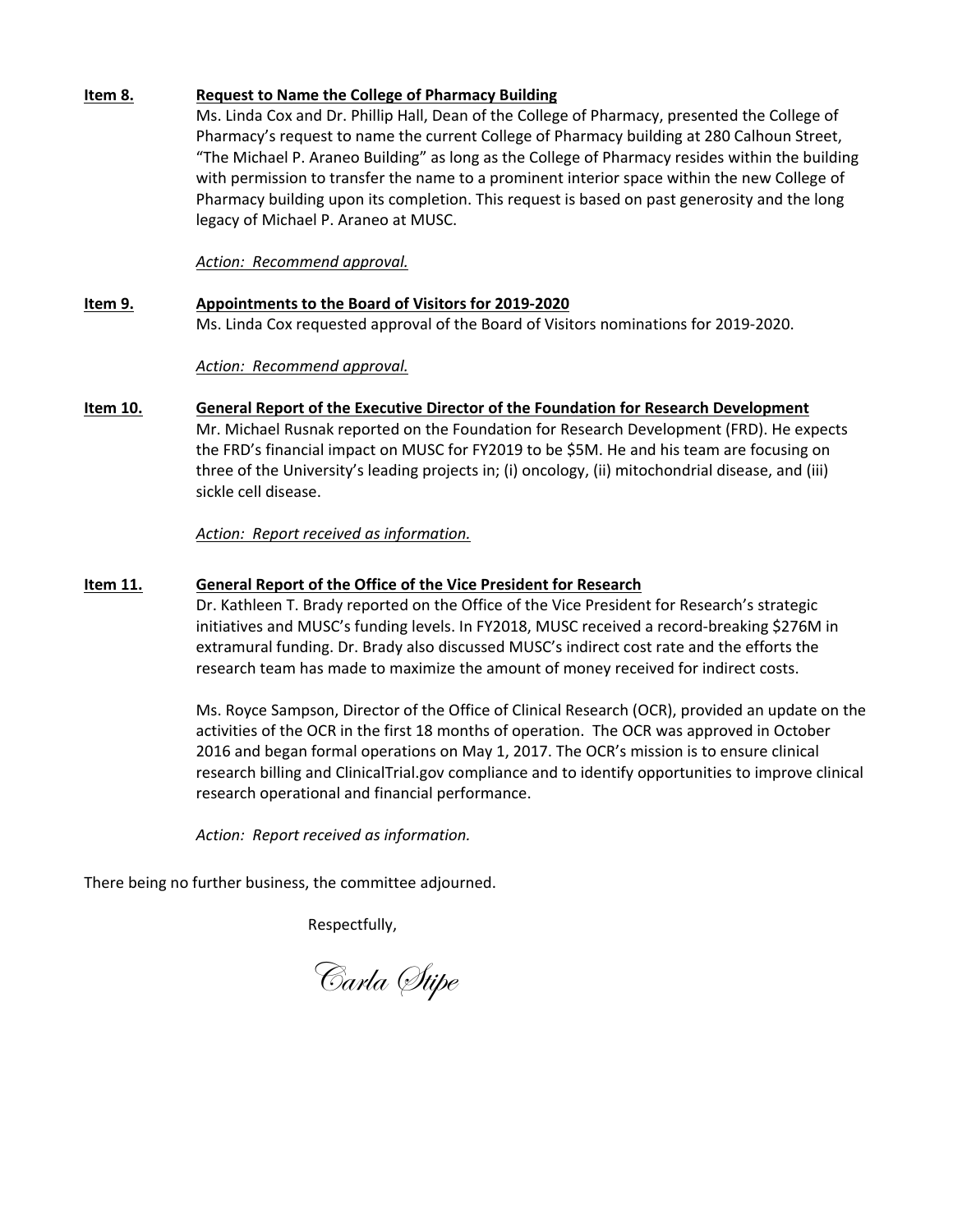## **EDUCATION, FACULTY & STUDENT AFFAIRS COMMITTEE CHAIR: MS. BARBARA JOHNSON‐WILLIAMS DECEMBER 13, 2018 MINUTES**

### Item 13. General Report of Executive Vice President for Academic Affairs and Provost.

Celeste Jilich, SGA President and fourth‐year medical student, gave an update on SGA goals for this year and recapped highlights on Diversity and Inclusion, Communications and Inter‐ professionalism.

Dr. Lisa Saladin informed the Board of plans to explore increasing enrollment in programs with workforce shortages, results of market analysis of potential opportunities for MUSC in online education, and two task forces have been charged with the coordination and enhancement of the use of virtual reality and 3‐D printing for education and training.

Dr. Saladin also announced the College of Dental Medicine becoming the first dental school in North and South to have a Dentaroid teaching robot. Nissin and Kilgore made the robot a gift, valued at \$250,000, to the College of Dental Medicine and is one of only 13 such robots in the world. The robot will be incorporated into MUSC's dental curriculum to train and evaluate students and test their dental skills. Dr. Saladin also formally introduced Dr. Linda Weglicki, the new Dean of the College of Nursing.

Action: Report received as information.

## Item 14. College of Pharmacy Early Assurance Matriculation Fee

Dr. Saladin requested approval of the two‐stage matriculation fee of \$485 for Early Assurance Program; \$200 upon acceptance (high school senior) and \$285 upon admittance, effective December 1, 2018

## Action: Recommend approval.

## Item 15. Graduate Medical Education

Dr. Clyburn gave the annual update on the GME program. Some highlights included 65 residency training programs administered through the GME Office encompassing 564 residents and 168 Fellows (732 total) for the 2018‐19 year. The third site visit in June 2018 by the ACGME Clinical Learning Environment Review (CLER) went quite well and formative results will help in developing more long-range patient safety and quality improvement goals and interventions. The next ACGME accreditation site visit is set for 2022.

Action: Received as information.

Item 16. Other Committee Business.

None.

## Item 17. Institutional Commitment to Graduate Medical Education.

Administration presented for approval, the Institutional Commitment to Graduate Medical Education, effective December 14, 2018.

Action: Recommend approval.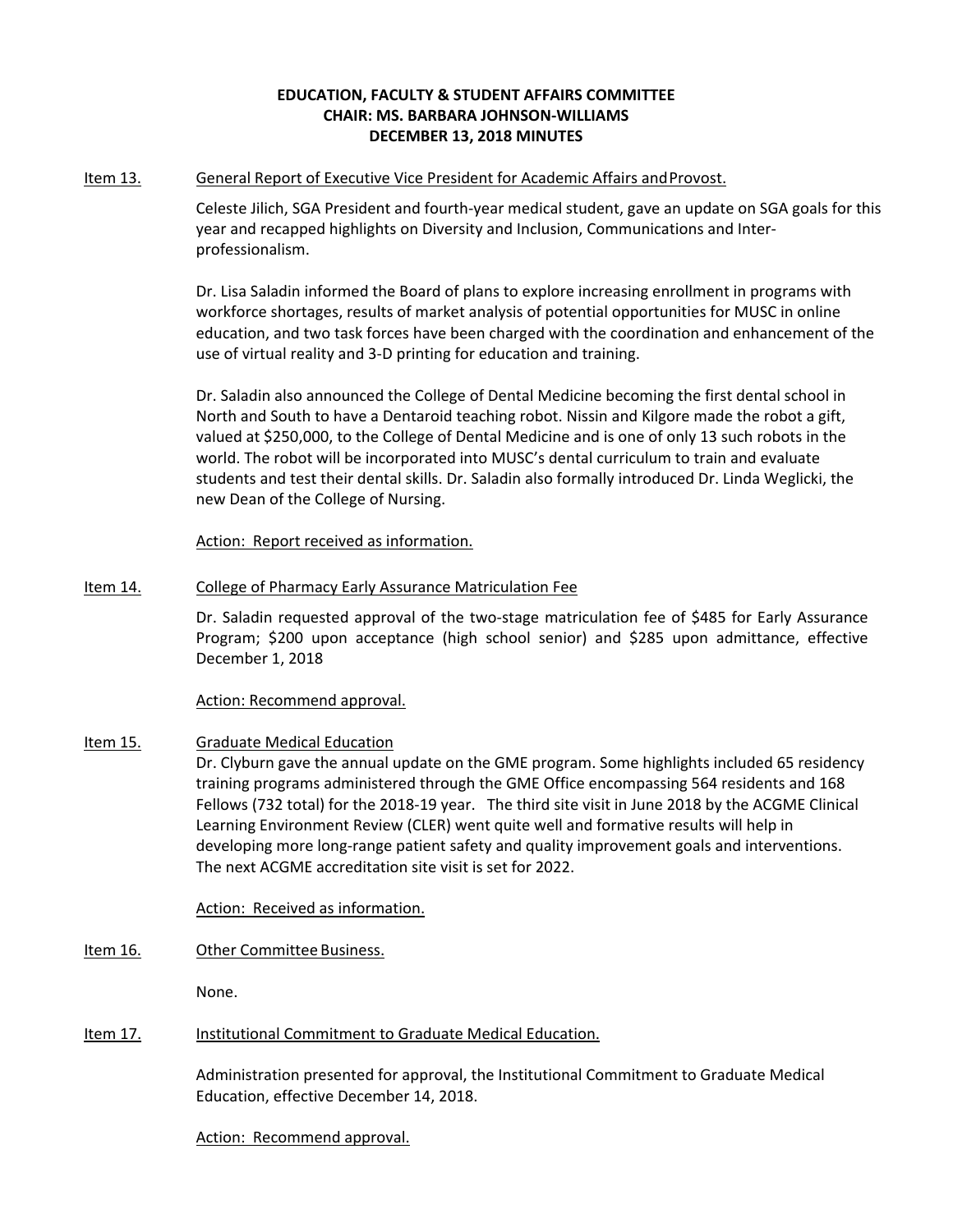#### Item 18. Conferring of Degrees.

Approval was requested to confer degrees upon those candidates who, pending successful completion of all requirements for their degrees by the conclusion of the fall semester, have the recommendation of their college dean and faculty.

Action: Recommend approval.

#### Item 19. Faculty Appointments.

Administration presented for approval the following requests for faculty appointments:

### *College of Medicine*

Dual appointment for **Tammy L. Loucks, M.P.H., Dr.P.H.,** as Associate Professor, in the Department of Obstetrics and Gynecology, effective July 1, 2018. Dr. Loucks' primary appointment rests in the Academic Affairs Faculty.

**Omar Moussa, M.Sc., Ph.D**., as Associate Professor with tenure, on the Clinician Educator track, in the Department of Pathology and Laboratory Medicine, effective November 1, 2018.

**Cynthia L. Talley, M.D.** as Associate Professor, on the Clinician Educator track, in the Department of Surgery, Division of General Surgery, effective December 1, 2018.

### *James B. Edwards College of Dental Medicine*

**Sorin T. Teich, DMD, MBA, FACD**, as Professor with Tenure, on the Academic Clinician Track, in the Department of Oral Rehabilitation, effective February 1, 2019. Dr. Teich will also serve as the Associate Dean for Clinical Affairs.

Action: Recommend approval.

#### Item 20. Change in Faculty Status.

Administration presented for approval the following changes in faculty status:

#### *College of Medicine*

**Gerard T. (Gary) Hardiman, Ph.D.,** from Professor to Adjunct Professor in the Department of Medicine, Division of Nephrology, effective September 1, 2018.

**Charlene A. Pope, Ph.D., MPH**, from Research Associate Professor to Affiliate Associate Professor, in the Department of Pediatrics, Division of General Pediatrics, effective September 1, 2018

**Erik Robert Svendsen**, Ph.D., from Professor to Adjunct Professor, in the Department of Public Health Sciences, effective November 1, 2018.

## *College of Dental Medicine*

**Richard J. Albenesius, DMD,** from Associate Professor to Affiliate Associate Professor, in the Department of Stomatology, effective October 1, 2018.

**Jing Zhou, DDS, Ph.D.,** from Associate Professor to Affiliate Associate Professor, Department of Orthodontics, effective September 1, 2018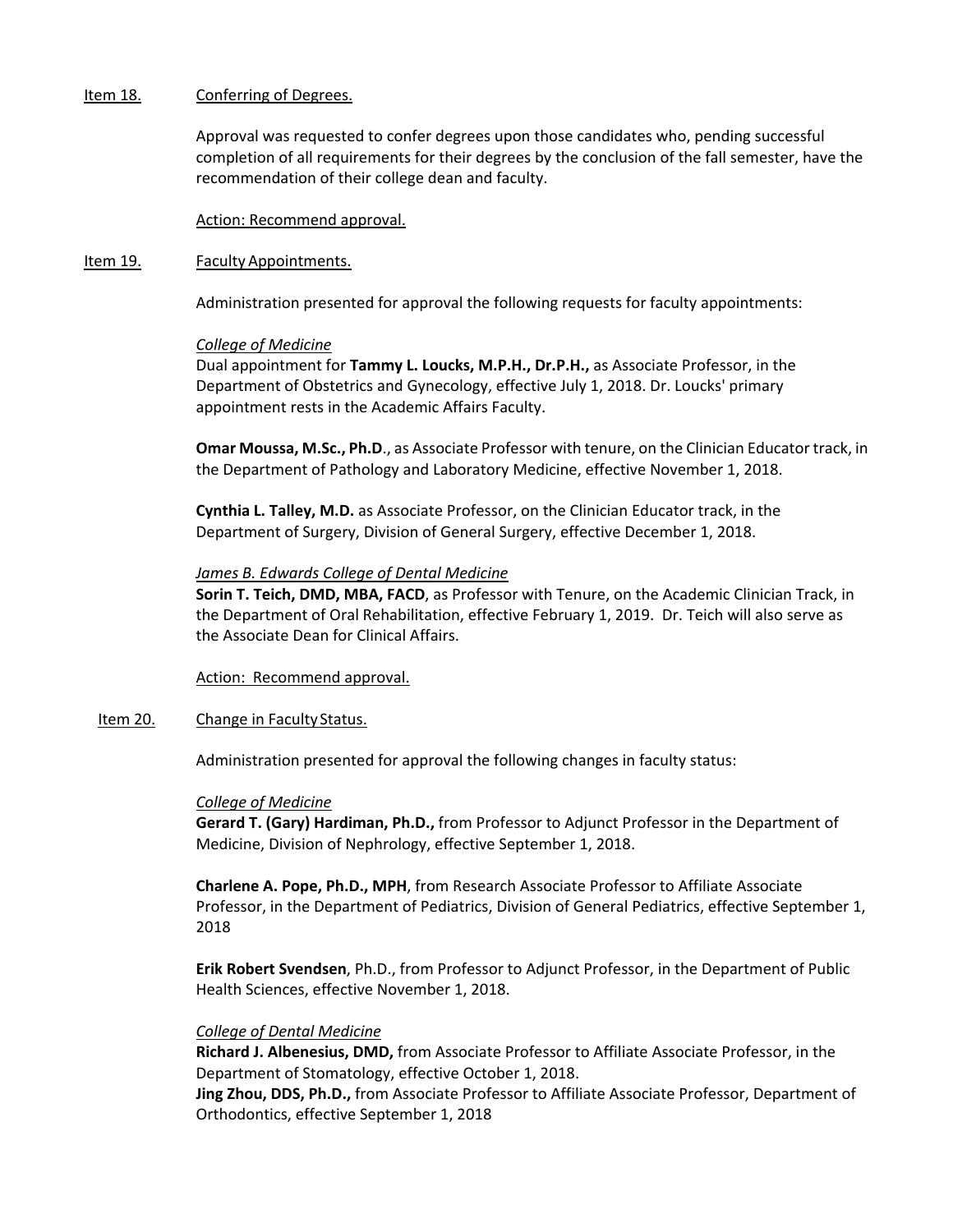Action: Recommend approval.

### Item 21. Professor Emeritus.

Administration presented for approval the following Professor Emeritus appointment:

Everette Joseph Walton, Jr., M.D., from MUSC AHEC Professor (Spartanburg / Internal Medicine), to MUSC AHEC Professor Emeritus (Spartanburg / Internal Medicine), effective June 1, 2018.

Action: Recommend approval.

### Item 22. Promotions.

Administration presented for approval the following promotions:

### *College of Pharmacy*

**Clint Ross, PharmD, BCPP,** from Affiliate Assistant Professor to Affiliate Associate Professor, Department of Clinical Pharmacy and Outcome Sciences, effective November 1, 2018

### *Academic Affairs Faculty*

**Ragan Dubose‐Morris, Ph.D.,** from Assistant Professor to Associate Professor, effective January 1, 2019.

**Shannon Jones, M.L.S., M.I.S., M.Ed.**, from Associate Professor to Professor, effective July 1, 2019.

**Michael Madson, MSLT, Ph.D.,** from Assistant Professor to Associate Professor, effective July 1, 2019.

Action: Recommend approval.

## Item 23. Distinguished University Professor Emerita.

Statement: At the request of the Dean of the College of Medicine, administration presents for approval, the following recommendation for designation as Distinguished University Professor Emerita, effective December 14, 2018.

**Heidi S. Resnick, Ph.D.,** Professor Emerita, College of Medicine, Department of Psychiatry and Behavioral Sciences.

Action: Recommend approval.

There being no further business, the committee meeting adjourned.

Robin R. Hanckel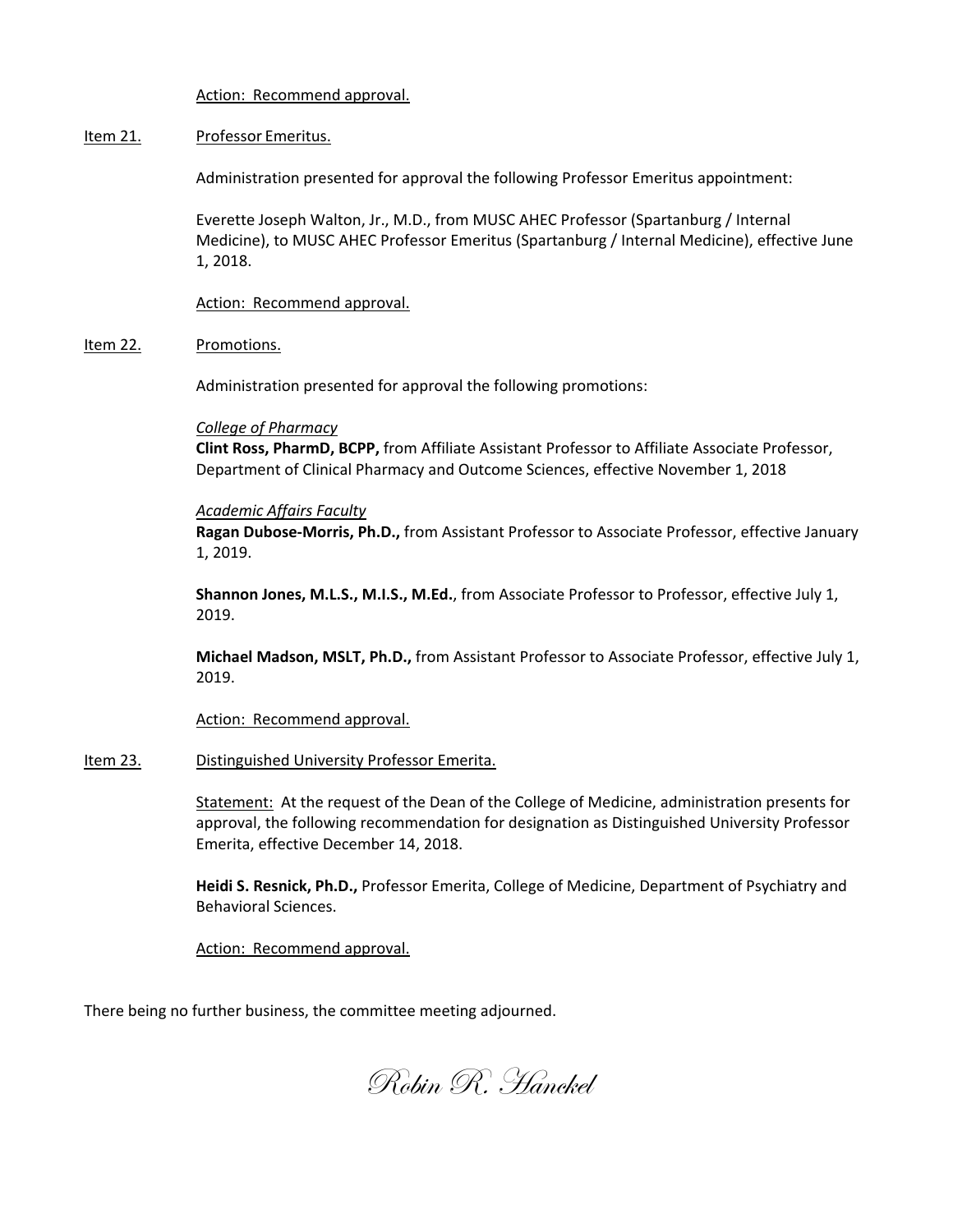# **MUSC FINANCE AND ADMINISTRATION COMMITTEE MINUTES December 13, 2018**

## **Committee Members in Attendance:**

Jim Battle, Chair Bill Baker Tom Stephenson Terri Barnes Barbara Johnson‐Williams Charles Schulze Michael Stavrinakis

# **Item 24. General Report of the Executive Vice President for Finance & Operations.**

Ms. Lisa Montgomery gave an overview of the regular topics that are currently presented to the committee and also asked for input from the committee members on other topics they would like included. Ms. Montgomery shared a financial reference sheet that included brief descriptions of the items included in the financial dashboards and interim financial reports.

 *Recommendation of Committee: Received as information.*

# **Item 25. Financial Status Report of MUSC.**

Mr. Patrick Wamsley, CFO, presented the October 2018 interim financials and reported 138 Days Operating Cash and a Budgeted Funds (Operating Budget) margin of 3.89%. He stated the SRECNP margin would break even without the effect of Pension and OPEB expenses. Other highlights from October financials include:

- 138 Days of Operating Cash due to sale of Harborview
- Margin Budgeted Funds at 3.89% also due to sale of Harborview
- Long Term Obligations (Debt/Capital Leases) of \$119.2M. MUSC's annual principal pay down rate is approximately \$10M
- Federal Grants Revenues of \$50.3M and MUSCP Reimbursements of \$23.9Mn

# *Recommendation of Committee: Received as information.*

# **Item 26. Financing for Energy Performance Contract through the State Master Lease Program.**

Patrick Wamsley presented for approval a proposed resolution for the financing of the previously approved Energy Performance Contract through the State Master Lease Program for a term of 15 years.

*Recommendation of Committee: Recommend approval.*

# **Item 27. Financial Status Report of the MUSC Physicians.**

Ms. Eva Greenwood, CFO, presented the October 2018 financial dashboard and shared highlights from the interim financial statement including:

 Days cash on hand at 305 days; mostly due to additional Medicaid Supplemental Teaching Payment